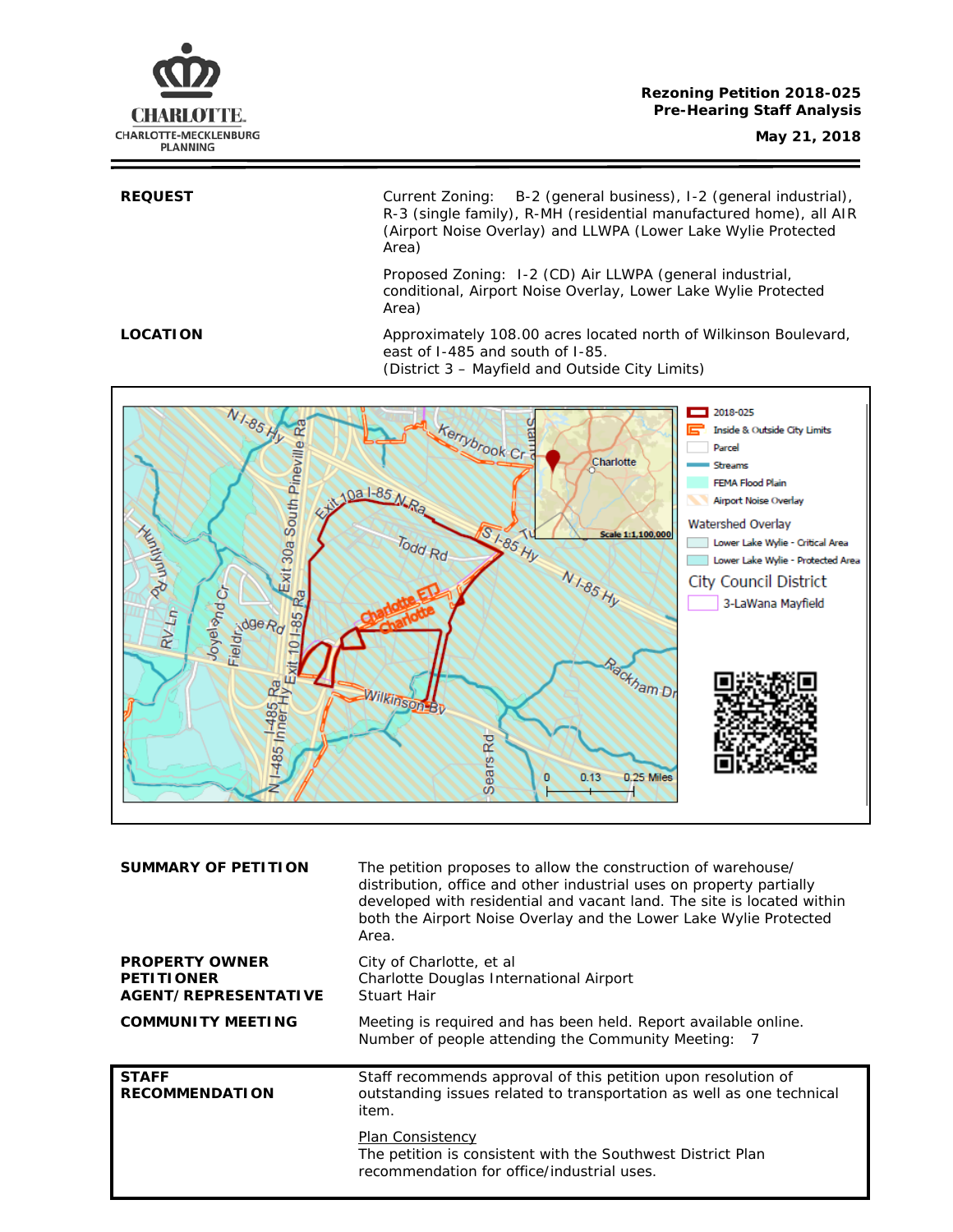| $\bullet$ | Rationale for Recommendation<br>The site is located just north of the airport, abutting Interstates 85<br>and 485, as well as the interchange with Wilkinson Boulevard<br>$(U.S. 74)$ .<br>The proposed warehouse/distribution and industrial uses are<br>appropriate within the Airport Noise Overlay. In addition, the<br>petition proposes to remove the residential properties on this site.<br>This proposal is compatible with the industrial uses that exist or<br>are being planned for the area between Interstate 85 and<br>Wilkinson Boulevard, due to its proximity to the airport, the |
|-----------|-----------------------------------------------------------------------------------------------------------------------------------------------------------------------------------------------------------------------------------------------------------------------------------------------------------------------------------------------------------------------------------------------------------------------------------------------------------------------------------------------------------------------------------------------------------------------------------------------------|
|           | intermodal yard and the interstates.                                                                                                                                                                                                                                                                                                                                                                                                                                                                                                                                                                |
|           | The proposed new road connections/realignments and street<br>improvements that are a part of this rezoning will provide<br>improved access to the site and creating additional street network<br>for the area.                                                                                                                                                                                                                                                                                                                                                                                      |

# **PLANNING STAFF REVIEW**

# • **Proposed Request Details**

- The site plan accompanying this petition contains the following provisions:
	- Proposed warehousing, warehouse/distribution, manufacturing, office and other industrial uses allowed by right and under prescribed conditions with up to 2.4 million square feet of building area.
	- Prohibits the following uses:
		- Outdoor storage (allowed as accessory uses)
		- Eating, drinking, entertainment establishments (allowed as accessory uses)
		- Retail establishments, shopping centers and business, personal and recreation services (certain limited retail uses as accessory uses)
		- Auction sales
		- Automobiles, truck and utility trailer rental
		- Automotive repair garages (allowed as accessory uses)
		- Automotive sales and repair (allowed as accessory uses as to repair activities)
		- Automotive service stations (allowed as accessory uses to refueling, maintenance and repairs)
		- Manufactured housing sales or repair
		- Recycling or drop off centers (allowed as accessory uses)
		- **Billboards**
		- Junkyards
- Proposes the following transportation improvements:
	- I-485 Outer Loop Ramp at US 74:
		- Construction of eastbound right-turn lane and westbound left-turn lane.
	- I-485 Inner Loop Ramp at US 74:
		- Construction of an additional northbound right-turn lane to create dual right-turn lanes.
		- Construction of a southbound right-turn lane.
		- Restripe eastbound right-turn lane and westbound right-turn lane to shared throughright lanes.
		- US 74 at Barry Drive:
		- Providing pedestrian accommodations.
		- US 74 at Realigned Tuckaseegee Road:
		- Installation of a traffic signal.
		- Construction of dual southbound left-turn lanes and dual southbound right-turn lanes.
		- Construction of an eastbound left-turn lane and westbound right-turn lane.
	- Construction of a new alignment of Tuckaseegee Road to City standards with pedestrian and bicycle accommodations.
	- Construction of new Industrial Drive to City standards with pedestrian and bicycle accommodations.
- Prohibits loading areas and associated truck court areas from being located between the proposed buildings and Tuckaseegee Road. Loading docks and the associated truck courts may be located to the sides of the proposed buildings with frontage on I-85 and I-485.
- Identifies possible storm water facility locations and tree save areas.
- Notes employment of specific erosion control measures in concert with increased basin capacity.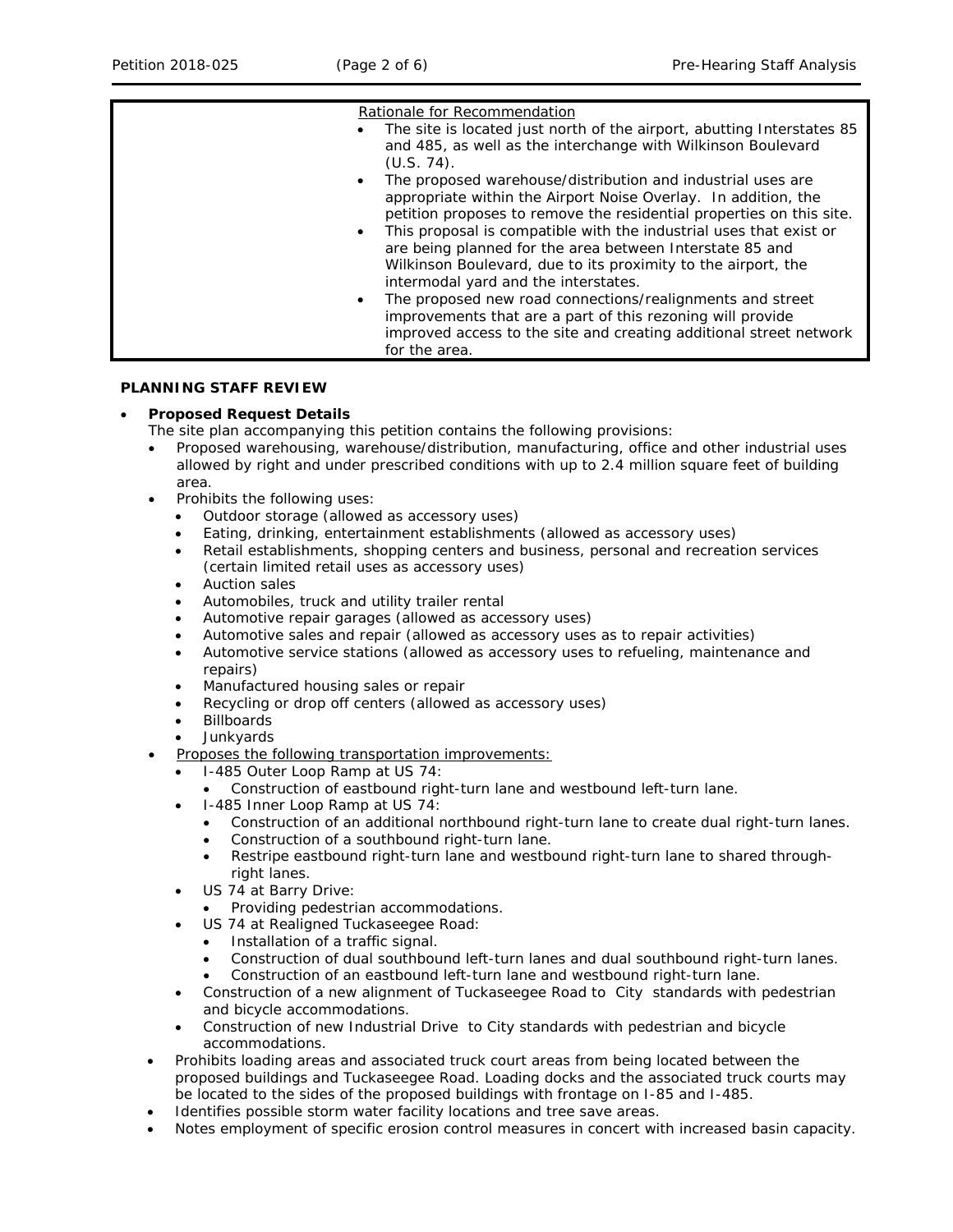# • **Existing Zoning and Land Use**



• The site is primarily vacant/undeveloped with the exception of pockets of single family development. The site is bounded by I-85 to the north and I-485 to the west and is generally north of the Charlotte Douglas International Airport.



The subject property is primarily undeveloped with pockets of single family homes.



An undeveloped section along Wilkinson Boulevard to the south.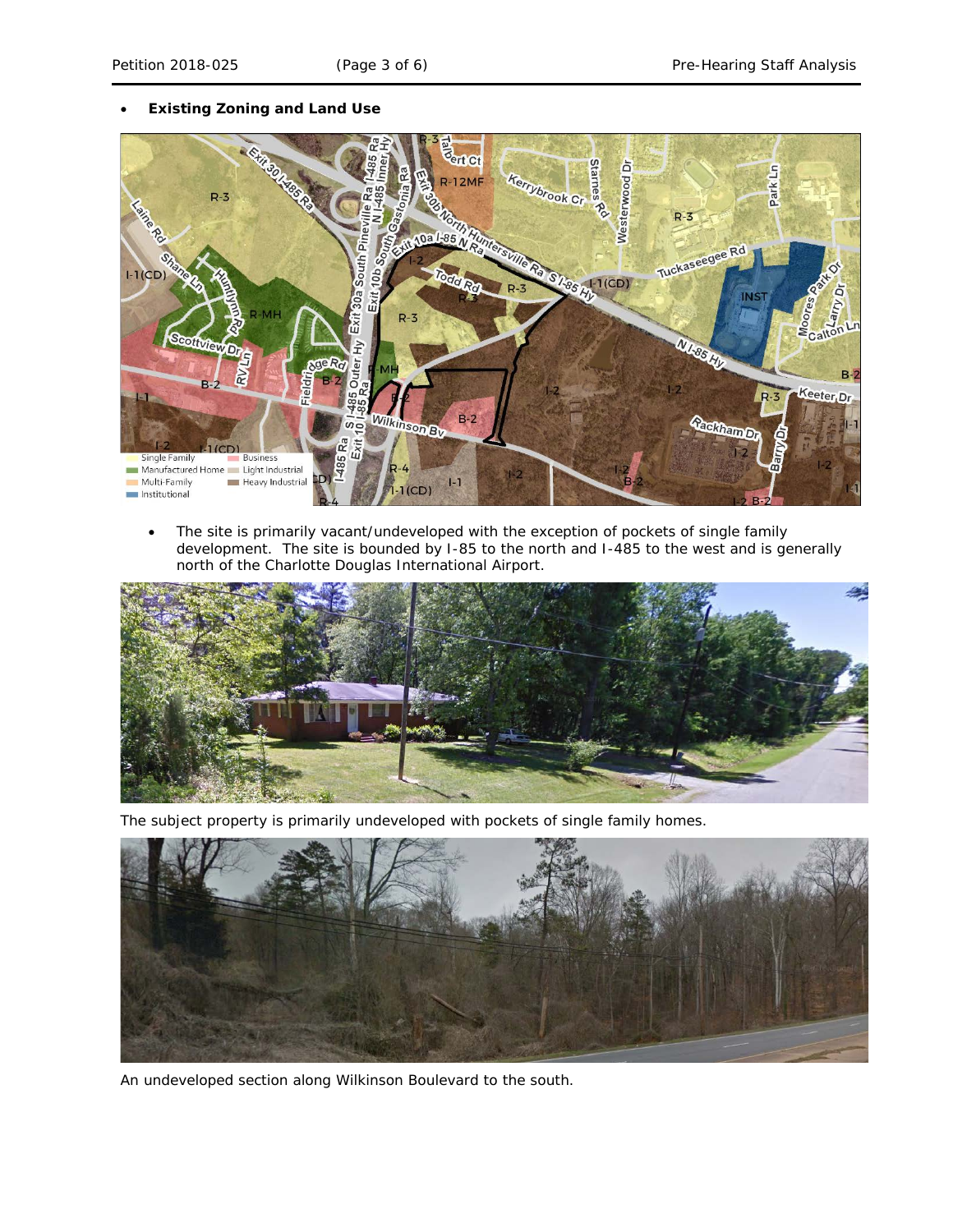

Interstate 485 is to the west.



Interstate 85 borders the site to the north.



|          | Petition Number Summary of Petition                                                                                                                                                                                                   | <b>Status</b> |
|----------|---------------------------------------------------------------------------------------------------------------------------------------------------------------------------------------------------------------------------------------|---------------|
| 2016-049 | Rezone approximately 10.22 acres to allow the construction of a truck<br>stop facility which includes a convenience store, attached restaurant drive<br>through service window, and a tire shop.                                      | Approved      |
| 2017-061 | Rezone approximately 42.11 acres to amend the previously approved site<br>plan in order to eliminate a restriction on the amount of permitted<br>warehouse/distribution space.                                                        | Approved      |
| 2016-065 | Rezone approximately 5.48 acres to allow up to 190 hotel rooms.                                                                                                                                                                       | Withdrawn     |
| 2016-052 | Rezone approximately 8.32 acres to allow all uses permitted in the I-1<br>(light industrial) zoning district.                                                                                                                         | Approved      |
| 2013-078 | Rezone approximately 60 acres owned by the Charlotte Douglas<br>International Airport in affiliation with the implementation of the Airport<br>Master Plan, and to allow all uses in the I-2 (general industrial) zoning<br>district. | Approved      |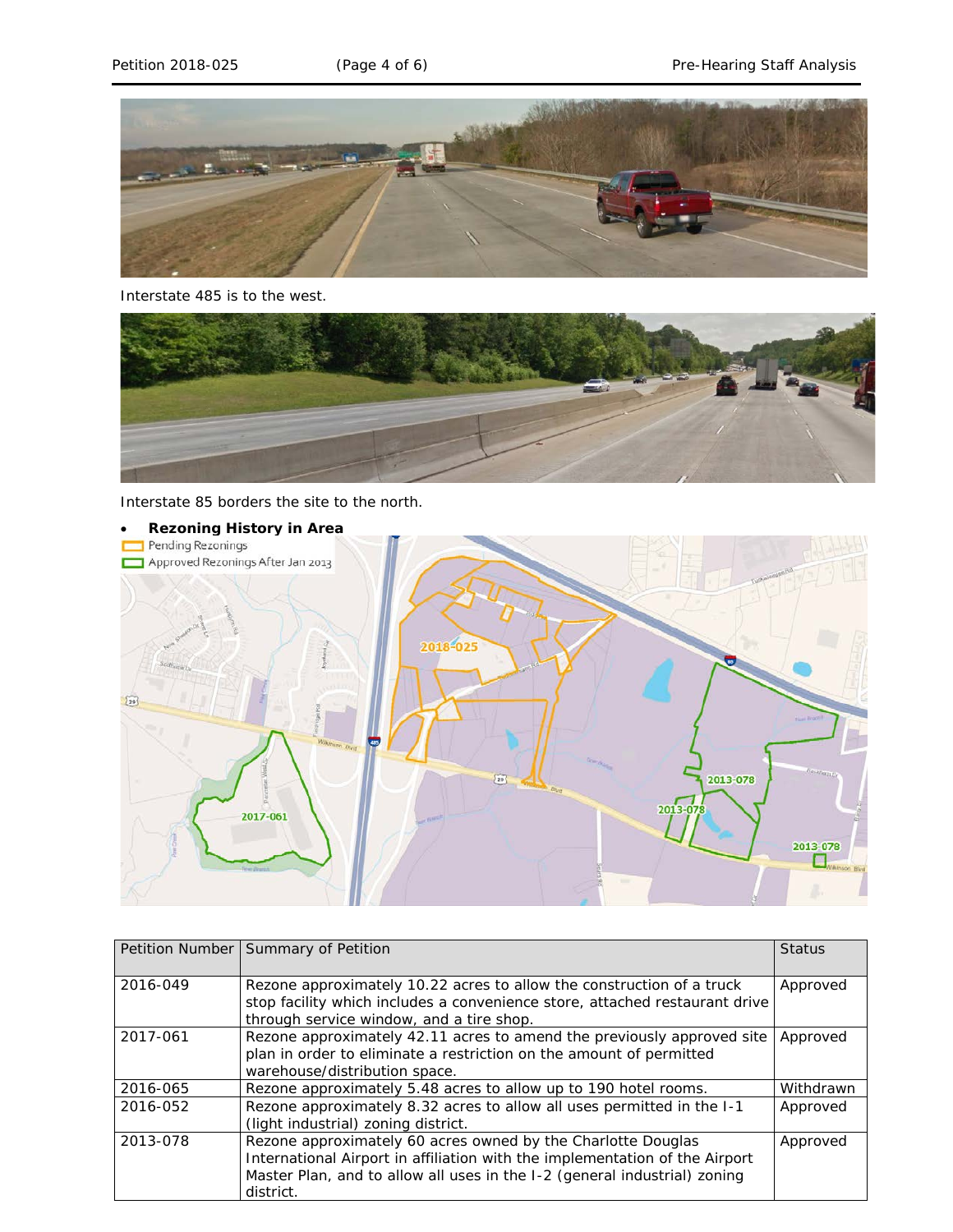# • **Public Plans and Policies**



- The *Southwest District Plan* (1991) recommends office/industrial land uses for this site and surrounding areas, as it sits just north of Charlotte-Douglas International Airport.
- The site lies within the Airport Noise Overlay zoning district, as well as the Lower Lake Wylie Protected Area watershed overlay district.

### • **TRANSPORTATION CONSIDERATIONS**

- The site is located on a minor thoroughfare. The site plan commits to traffic mitigations identified in the traffic impact study which include the re-alignment of Tuckaseegee Road and building a second road to support the development.
- See Outstanding Issues, Note 1.
- **Vehicle Trip Generation:**

Current Zoning:

Existing Use: 80 trips per day (based on six single family dwellings).

Entitlement: 8,500 trips per day (based on 189 single family dwellings, 780,000 square feet of warehousing and 45,000 square feet of retail uses).

Proposed Zoning: 9,110 trips per day (based on 2.56 million square feet of warehouse).

**DEPARTMENT COMMENTS** (see full department reports online)

- **Charlotte Area Transit System:** No outstanding issues.
- **Charlotte Department of Housing and Neighborhood Services:** No outstanding issues.
- **Charlotte Fire Department:** No outstanding issues.
- **Charlotte-Mecklenburg Schools:** No comments submitted.
- **Charlotte Water:** Charlotte Water has accessible water system infrastructure for the rezoning boundary via an existing 12-inch water distribution main located along Tuckaseegee Road.

The proposed rezoning has the potential to significantly impact the capacity of the local sanitary sewer collection system. A Willingness to Serve application has been received and is currently under review. Correspondence will be maintained with the applicant.

- **Engineering and Property Management:**
	- **Arborist:** Project is currently outside the city limits. If the project area is annexed to the City of Charlotte, the following comments apply: Trees cannot be planted in the right-of-way of all existing (E.  $21^{st}$  St.) and newly created City of Charlotte maintained streets without authorization from the City Arborist or his designee.
	- **Erosion Control:** No comments submitted.
	- **Land Development:** No outstanding issues.
	- **Storm Water Services: No outstanding issues.**
	- **Urban Forestry:** No outstanding issues.
- **Mecklenburg County Land Use and Environmental Services Agency:** No comments